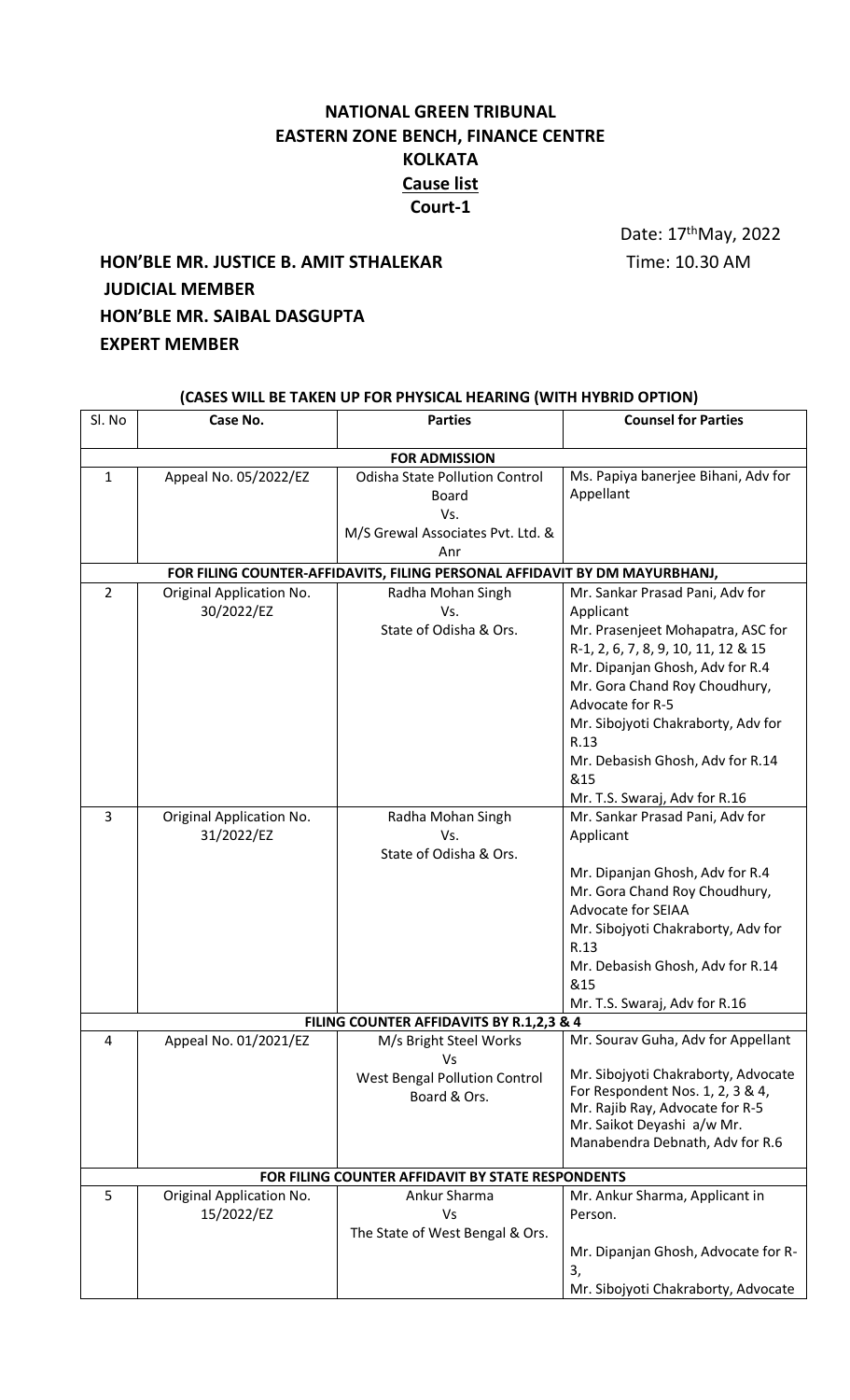|                              |                                                                              |                                                            | for R-6 and State,<br>Ms. Paushali Banerjee, Advocate<br>a/w Ms. Sruli Swaika, Advocate for<br>R-18, 19 & 20,<br>Mr. Sandipan Banerjee, Advocate<br>a/w Ms. Amrita Pandey, Advocate<br>for $R-11$                                                                                                                                                                                                                                                               |  |  |  |
|------------------------------|------------------------------------------------------------------------------|------------------------------------------------------------|-----------------------------------------------------------------------------------------------------------------------------------------------------------------------------------------------------------------------------------------------------------------------------------------------------------------------------------------------------------------------------------------------------------------------------------------------------------------|--|--|--|
|                              |                                                                              | <b>HEARING</b>                                             |                                                                                                                                                                                                                                                                                                                                                                                                                                                                 |  |  |  |
| 6                            | Original Application No.<br>86/2021/EZ                                       | Sangram Keshari Mohanty<br>Vs<br>The Union of India & Ors. | Mr.Biranchi Narayan Mahapatra,<br>Adv for Applicant<br>Mr. Soumitra Mukherjee, Advocate<br>for R-1&11<br>Mr. Gora Chand Roy Choudhury,<br>Advocate for R-8,<br>Mr. Prasenjeet Mohapatra, ASC for<br>$R-2,3,5$<br>Ms. Papiya Banerjee Bihani,<br>Advocate for R-4<br>Ms. Shreya Shrivastava, Adv for R. 6<br>& 7<br>Mr. Ashok Prasad, Advocate for R-9,<br>10,<br>Mr. Golok Ranjan Tripathy, Rajiv<br>Kumar Mahanta, Mr. Suryakanta<br>Dwibedi Advocate for R-12 |  |  |  |
| <b>FOR APPROPRIATE ORDER</b> |                                                                              |                                                            |                                                                                                                                                                                                                                                                                                                                                                                                                                                                 |  |  |  |
| $\overline{7}$               | Original Application No.<br>62/2020(EZ)<br>(I.A. No. 91/2020)<br><b>WITH</b> | Geeta Devi<br>Vs.<br>Union of India &Ors.                  | Mr. Pankaj Bhagat & Kripa Shankar<br>Prasad, Adv for Applicant<br>Ms. Amirta Pandey, Adv.<br>Ms. Amrita Pandey, Adv.<br>Mr. Gora Chand Roy Chowdhury, Adv.<br>Mr. Soumitra Mukherjee, Adv.                                                                                                                                                                                                                                                                      |  |  |  |
|                              |                                                                              |                                                            | Mr. SibojyotiChakrabarti, Adv.                                                                                                                                                                                                                                                                                                                                                                                                                                  |  |  |  |
| 8                            | Original Application No.<br>66/2020/EZ<br><b>WITH</b>                        | Om Prakash Yadav<br>Vs.<br>Union of India&Ors.             | Mr. Pankaj Bhagat, Adv. for<br>Applicant<br>Mr. Rishabh Raj, Adv.                                                                                                                                                                                                                                                                                                                                                                                               |  |  |  |
| 9                            | Original Application No.<br>71/2020/EZ<br><b>WITH</b>                        | Mithlesh Kumar<br>Vs.<br>Union of India&Ors.               | Mr. Pankaj Bhagat, Adv. for<br>Applicant                                                                                                                                                                                                                                                                                                                                                                                                                        |  |  |  |
| 10                           | Original Application No.<br>72/2020/EZ<br><b>WITH</b>                        | Raju Kumar<br>Vs.<br>Union of India&Ors.                   | Mr. Pankaj Bhagat, Adv. for<br>Applicant                                                                                                                                                                                                                                                                                                                                                                                                                        |  |  |  |
| 11                           | Original Application No.<br>73/2020/EZ<br><b>WITH</b>                        | Suman Kumar<br>Vs.<br>Union of India&Ors.                  | Mr. Pankaj Bhagat, Adv. for<br>Applicant                                                                                                                                                                                                                                                                                                                                                                                                                        |  |  |  |
| 12                           | Original Application No.<br>96/2020 (EZ)<br><b>WITH</b>                      | <b>Bipul Kumar</b><br>Vs.<br>Union of India&Ors.           | Mr. Vinay Krishna Tripathy, Adv. for<br>Applicant                                                                                                                                                                                                                                                                                                                                                                                                               |  |  |  |
| 13                           | Original Application No.<br>97/2020 (EZ)<br><b>WITH</b>                      | Alok Kumar Singh<br>Vs.<br>Union of India&Ors.             | Mr. Vinay Krishna Tripathy, Adv. for<br>Applicant                                                                                                                                                                                                                                                                                                                                                                                                               |  |  |  |
| 14                           | Original Application No.<br>98/2020 (EZ)<br><b>WITH</b>                      | Ranjeet Kumar<br>Vs.<br>Union of India&Ors.                | Mr. Vinay Krishna Tripathy, Adv. for<br>Applicant                                                                                                                                                                                                                                                                                                                                                                                                               |  |  |  |
| 15                           | Original Application No.<br>95/2020/EZ                                       | Santosh Kumar<br>Vs<br>Union of India & Ors.               | Mr. Pankaj Bhagat, Adv for Applicant<br>Mr.Gora Chand Roy Choudhury,<br>Advocate For Respondent No.1<br>Mr. Rishi Kumar Awasthi, Advocate<br>a/w Mr. Surendra Kumar, Advocate<br>for Respondent Nos. 2,4,5,6<br>Ms. Anamika Pandey, Advocate for<br>Respondent No.3<br>Ms. Amrita Pandey, Advocate for                                                                                                                                                          |  |  |  |